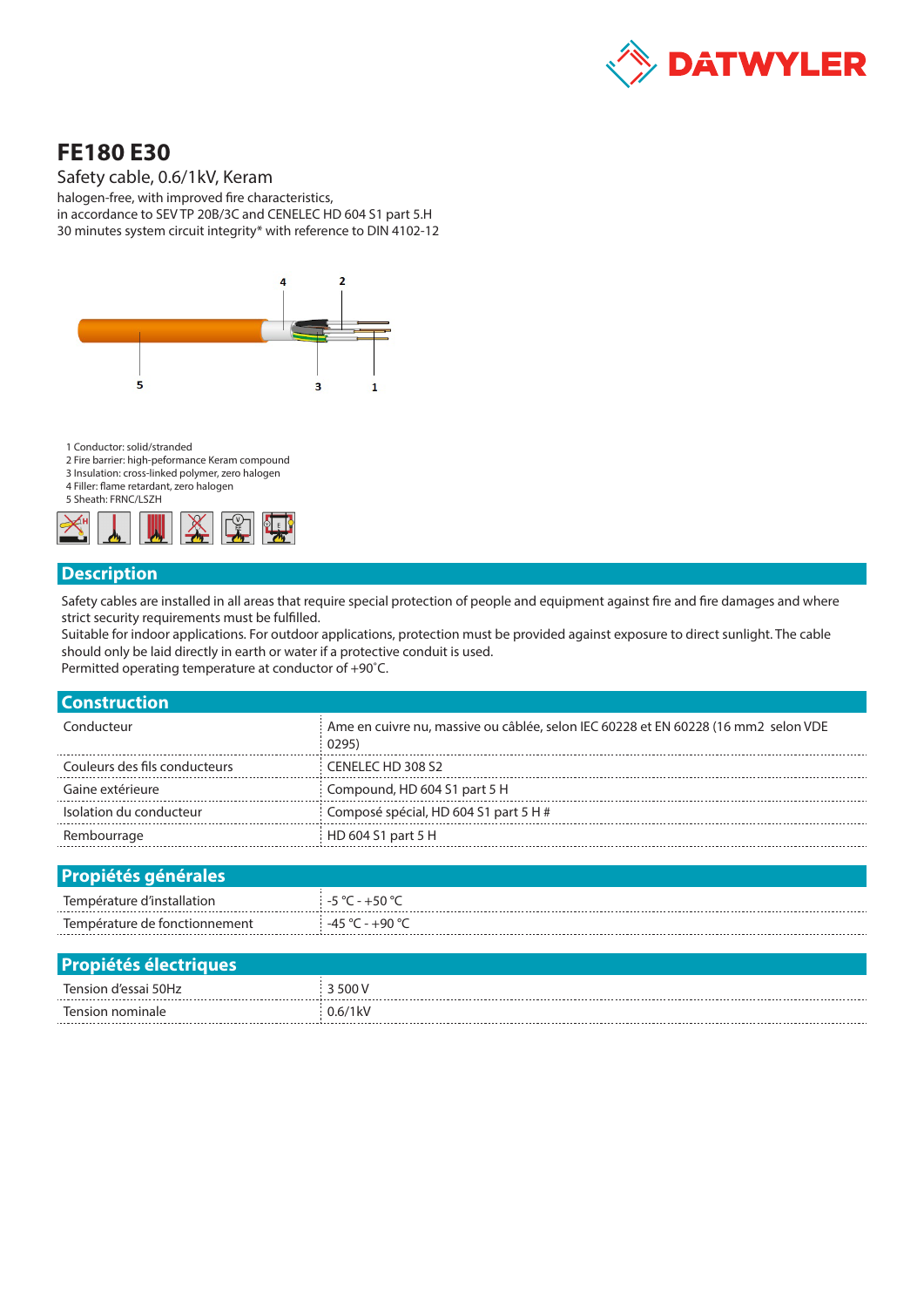

## **Propriétés mécaniques**

| <u>I IUPITELES INECANIQUES</u>                                                                                                                                                                                                         |                                                                                   |  |  |  |  |  |
|----------------------------------------------------------------------------------------------------------------------------------------------------------------------------------------------------------------------------------------|-----------------------------------------------------------------------------------|--|--|--|--|--|
| Rayon de courbure minimal fixe (câble<br>monoconducteur)                                                                                                                                                                               | $15 \times D$                                                                     |  |  |  |  |  |
| Rayon de courbure minimal fixe (câbles<br>multiconducteurs)                                                                                                                                                                            | $12 \times D$                                                                     |  |  |  |  |  |
| Rayon de courbure minimal lors de l'instal-<br>lation (câble monoconducteur)                                                                                                                                                           | $15 \times D$                                                                     |  |  |  |  |  |
| Rayon de courbure minimal lors de l'instal-<br>lation (câbles multiconducteurs)                                                                                                                                                        | $12 \times D$                                                                     |  |  |  |  |  |
| Remarques sur le rayon de courbure                                                                                                                                                                                                     | 50% reduction if installation at 30°C and with a template                         |  |  |  |  |  |
| <b>Normes</b>                                                                                                                                                                                                                          |                                                                                   |  |  |  |  |  |
| IEC 60331-11/-21 (180 minutes).VDE 0472-814 (FE180).BS 6387 C/W/Z.IEC 60331-<br>Circuit integrity (FE180/PH120)<br>1 (PH120). IEC 60331-2 (120 minutes). EN 50200 (PH120). VDE 0482-200 (PH120). VDE<br>0482-362.AREI-RGIE Art.104-FR1 |                                                                                   |  |  |  |  |  |
| Zéro halogène, pas de gaz corrosifs                                                                                                                                                                                                    | EN 60754-1/-2. IEC 60754-1/-2, VDE 0482-754-1/-2, AREI-RGIE Art.104-SA, SEV TPV11 |  |  |  |  |  |

Zéro halogène, pas de gaz corrosifs EN 60754-1/-2, IEC 60754-1/-2, VDE 0482-754-1/-2, AREI-RGIE Art.104-SA, SEV TPV11 Propagation de flamme IEC 60332-1-2, EN 60332-1-2, VDE 0482-332-1-2, AREI-RGIE Art.104-F1, SEV TP 20B/3C 3.4.1.1 Propagation de la flamme EN 60332-3-24 Cat. C, IEC 60332-3-24 Cat. C, VDE 0482-332-3-24 Cat. C, AREI-RGIE Art.104-F2, SEV TP 20B/3C 3.4.1.3 Densité De Fumée EN 61034-1/-2, IEC 61034-1/-2, VDE 0482-1034-1/-2, AREI-RGIE Art.104-SD, SEV TP 20B/3C 3.4.3

### **Remarque**

......................................

System Circuit Integrity is depemndent on installation method.

#### **Versions**

| Numéro de matériau Produit |                    | Diameter mm <sup>2</sup> | Diamètre de la gaine<br>extérieure [mm] | Poids CU [kg\km] | Poids [kg\km] | Charge d'incendie[k-<br>$Wh\m$ ] | Conducteur | Construction |
|----------------------------|--------------------|--------------------------|-----------------------------------------|------------------|---------------|----------------------------------|------------|--------------|
| 191118                     | FE180 E30 2 x 1.5  | 1.5                      | 7,8                                     | 29               | 102           | 0,22                             | massif     | LN           |
| 191119                     | FE180 E30 2 x 2.5  | 2.5                      | 9                                       | 48<br>المحادث    | 143           | 0,28                             | massif     | LN           |
| 187180                     | FE180 E30 3 x 1.5  | 1.5                      | 8.3                                     | 43               | 121           | 0,25                             | massif     | LNPE         |
| 187184                     | FE180 E30 3 x 2.5  | 2.5                      | 9,5                                     | 72               | 170           | 0,31                             | massif     | LNPE         |
| 187187                     | FE180 E30 3 x 4    |                          | 11                                      | 115              | 243           | 0.41                             | massif     | LNPE         |
| 187189                     | FE180 E30 3 x 6    | 6                        | 12,5                                    | 173              | 333           | 0,51                             | massif     | LNPE         |
| 187182                     | FE180 E30 4 x 1.5  | 1.5                      | 9,1                                     | 58               | 148           | 0,29                             | massif     | 3LPE         |
| 190502                     | FE180 E30 4 x 2.5  | 2.5                      | 10,5                                    | 96               | 211           | 0,38                             | massif     | 3LPE         |
| 192352                     | FE180 E30 4 x 4    |                          | 12,2                                    | 154              | 304           | 0,49                             | massif     | 3LPE         |
| 192353                     | FE180 E30 4 x 6    | 6                        | 13,8                                    | 230              | 415           | 0,61                             | massif     | 3LPE         |
| 187183                     | FE180 E30 5 x 1.5  | 1.5                      | 9,9                                     | 72               | 178           | 0,35                             | massif     | 3LNPE        |
| 187186                     | FE180 E30 5 x 2.5  | 2.5                      | 11,6                                    | 120              | 260           | 0,47                             | massif     | 3LNPE        |
| 187188                     | FE180 E30 5 x 4    |                          | 13,4                                    | 192              | 371           | 0,61                             | massif     | 3LNPE        |
| 187190                     | FE180 E30 5 x 6    | 6                        | 15,2                                    | 288              | 510           | 0.76                             | massif     | 3LNPE        |
| 186267                     | FE180 E30 7 x 1.5  | 1.5                      | 10,8                                    | 100,8            | 205           | 0.41                             | massif     | 6LPE         |
| 186268                     | FE180 E30 7 x 2.5  | 2.5                      | 12,5                                    | 168              | 321           | 0,53                             | massif     | 6LPE         |
| 187201                     | FE180 E30 7 x 6    | 6                        | 16,7                                    | 403              | 652           | 0.89                             | massif     | 6LPE         |
| 187108                     | FE180 E30 8 x 1.5  | 1.5                      | 11,9                                    | 115              | 259           | 0.48                             | massif     | 7LPE         |
| 188345                     | FE180 E30 10 x 1.5 | 1.5                      | 13,8                                    | 144              | 321           | 0.69                             | massif     | 9LPE         |
| 186269                     | FE180 E30 12 x 1.5 | 1.5                      | 14,2                                    | 172,8            | 363           | 0.66                             | massif     | 11LPE        |
| 192479                     | FE180 E30 12 x 2.5 | 2.5                      | 16,7                                    | 288              | 542           | 0,88                             | massif     | 11LPE        |
| 187109                     | FE180 E30 21 x 1.5 | 1.5                      | 17,7                                    | 303              | 585           | 0,99                             | massif     | 20LPE        |
| 190412                     | FE180 E30 27 x 1.5 | 1.5                      | 20,4                                    | 389              | 755           | 1,30                             | massif     | 26LPE        |

Additional dimensions available on request.